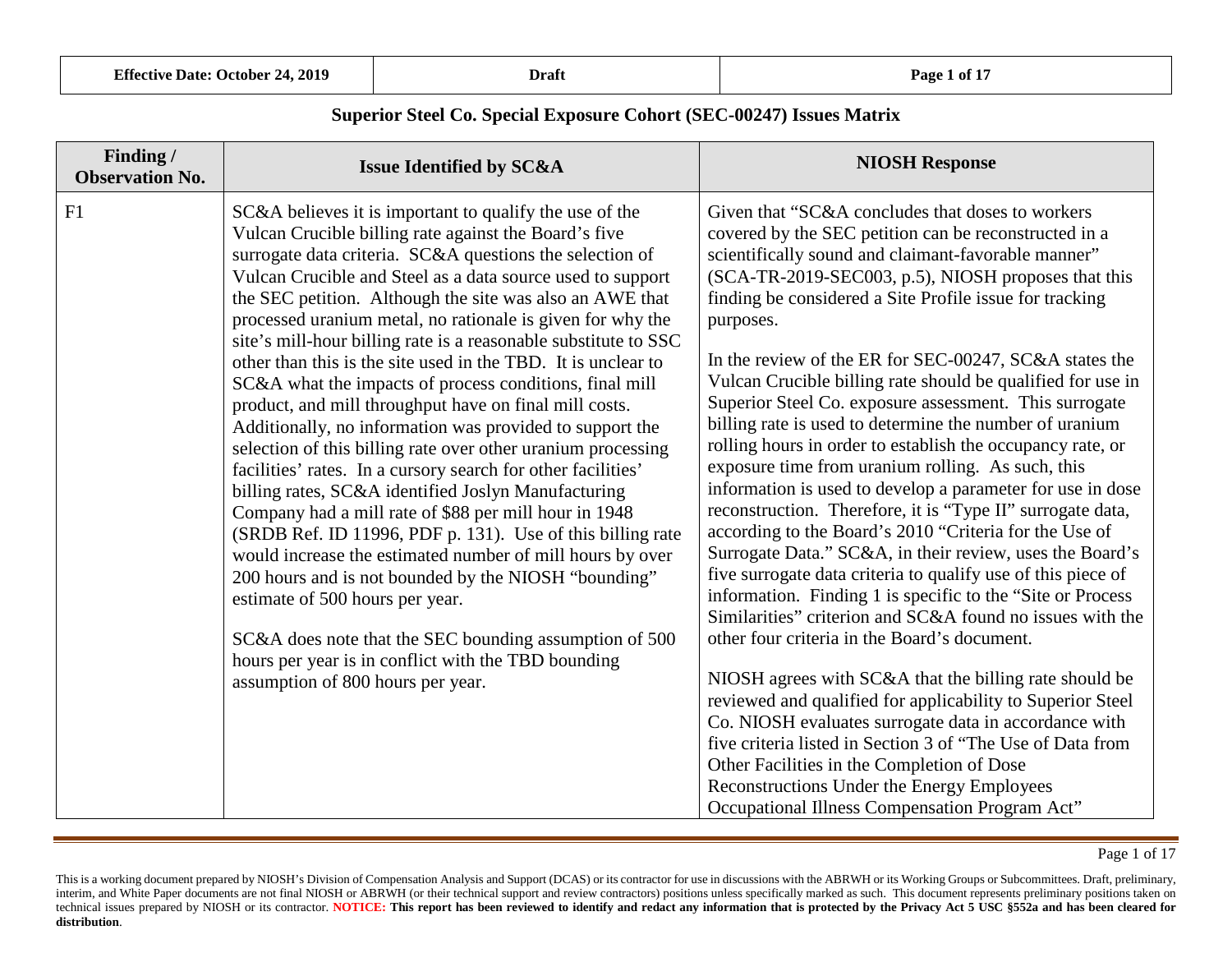|                                     | <b>Effective Date: October 24, 2019</b>                              | <b>Draft</b>                        | Page 2 of 17                                                                                                                  |
|-------------------------------------|----------------------------------------------------------------------|-------------------------------------|-------------------------------------------------------------------------------------------------------------------------------|
|                                     | Superior Steel Co. Special Exposure Cohort (SEC-00247) Issues Matrix |                                     |                                                                                                                               |
| Finding /<br><b>Observation No.</b> |                                                                      | <b>Issue Identified by SC&amp;A</b> | <b>NIOSH Response</b>                                                                                                         |
|                                     |                                                                      |                                     | (OCAS-IG-004). It is important to note the Board's<br>criteria are different than NIOSH's criteria.                           |
|                                     |                                                                      |                                     | To specifically respond to this finding, NIOSH evaluated<br>the Vulcan Crucible Billing rate via the 5 criteria in the<br>IG: |
|                                     |                                                                      |                                     | <b>Source Term</b>                                                                                                            |

Both Vulcan Crucible and Superior Steel rolled uranium billets. The source term, in this sense, is used only to determine the metal being processed to justify a comparable process for billing purposes.

Note: the Vulcan Crucible source term is not used to determine air concentrations or other exposures at Superior Steel Co.

#### **2. Facility and Process Similarities**

This NIOSH criterion is similar to the specific Board Criterion discussed in finding 1.

Vulcan Crucible was performing billet rolling (roughing and finishing work) into rods using five rolling machines. According to their contract, Vulcan Crucible was to roll at least two consecutive weeks out of a five-week period (a week is defined as six, nine-hour days) (SRDB 079177). Twenty percent of Vulcan Crucible total rolling time was AEC contract work (SRDB 006322). Vulcan Crucible utilized 25 employees to accomplish their rollings (SRDB

Page 2 of 17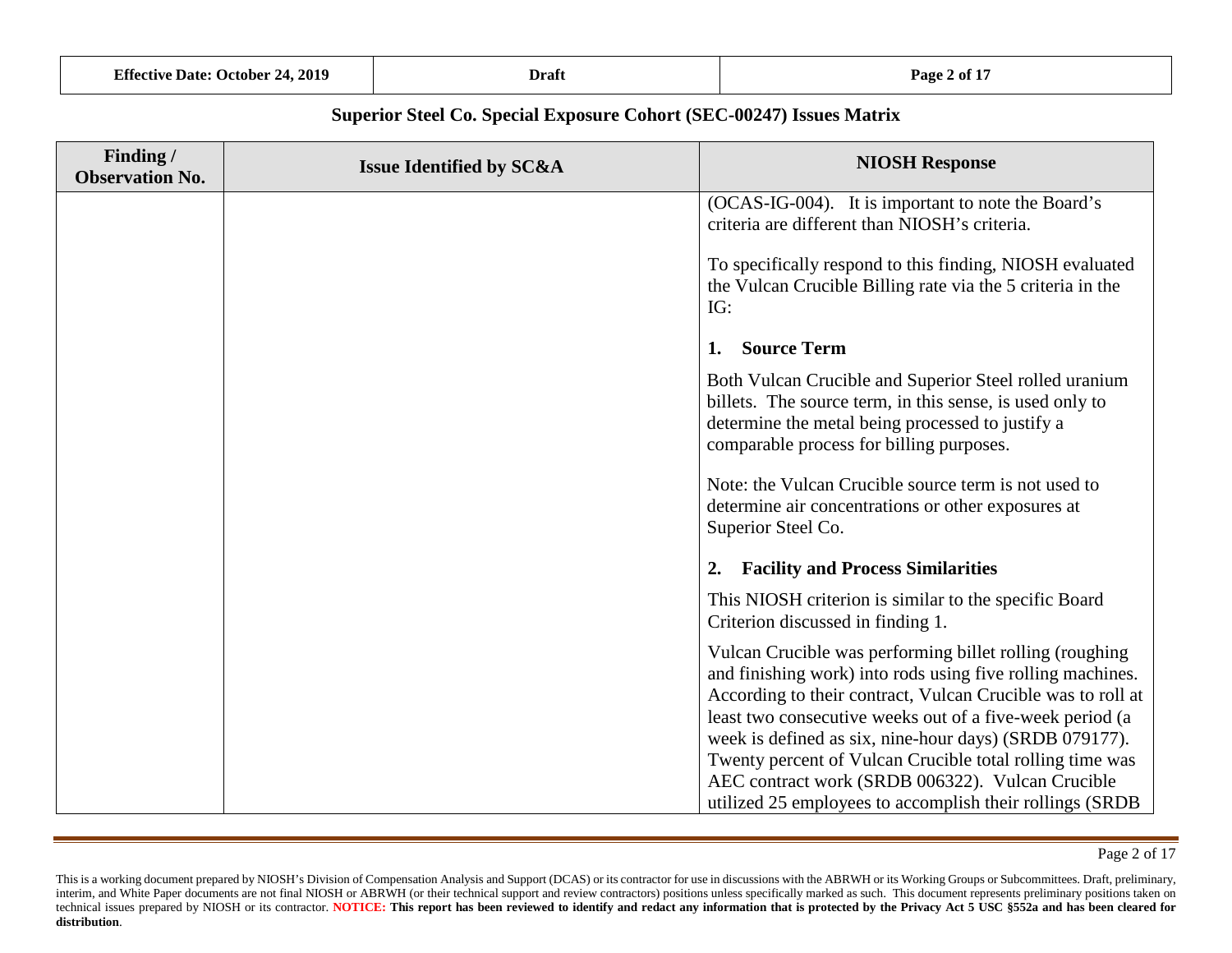| <b>Effective Date: October</b><br>24, 2019 | <b>Draft</b> | <b>C</b> 15<br>Page.<br>-3 of 1 |
|--------------------------------------------|--------------|---------------------------------|
|                                            |              |                                 |

| Finding /<br><b>Observation No.</b> | <b>Issue Identified by SC&amp;A</b> | <b>NIOSH Response</b>                                                                                                                                                                                                                                                                                                                                                                                                                                                                     |
|-------------------------------------|-------------------------------------|-------------------------------------------------------------------------------------------------------------------------------------------------------------------------------------------------------------------------------------------------------------------------------------------------------------------------------------------------------------------------------------------------------------------------------------------------------------------------------------------|
|                                     |                                     | 006321). Vulcan Crucible's process involved:                                                                                                                                                                                                                                                                                                                                                                                                                                              |
|                                     |                                     | Uranium metal heated in a furnace;<br>$\bullet$<br>Billets conveyed to roughing roll;<br>$\bullet$<br>Billets passed through roughing roll twice;<br>$\bullet$<br>Rods passed through a finishing roll;<br>$\bullet$<br>Rods dragged to shears, cut and taken back to a<br>quenching area for marking and descaling (brushing);<br>and<br>Rods conveyed to receiving and shipping room.<br>$\bullet$                                                                                      |
|                                     |                                     | The total time to heat and roll one billet was                                                                                                                                                                                                                                                                                                                                                                                                                                            |
|                                     |                                     | approximately 75 minutes (SRDB 008527).                                                                                                                                                                                                                                                                                                                                                                                                                                                   |
|                                     |                                     | The Superior Steel process involved:                                                                                                                                                                                                                                                                                                                                                                                                                                                      |
|                                     |                                     | Uranium slab placed into salt bath then into a furnace;<br>٠<br>Slab craned to roughing mill table;<br>٠<br>Hot slab passed through roughing mill five times;<br>$\bullet$<br>Slab sent through brushing station;<br>$\bullet$<br>Slab sent to finishing stand;<br>$\bullet$<br>Slab cut to desired dimensions at shear station; and<br>$\bullet$<br>Slab rolled for storage or shipping purposes.<br>$\bullet$<br>The total time estimate for the sequence is approximately<br>one hour. |
|                                     |                                     | Although Vulcan Crucible turned slabs into rods and<br>Superior Steel turned slabs into small slabs, these two                                                                                                                                                                                                                                                                                                                                                                            |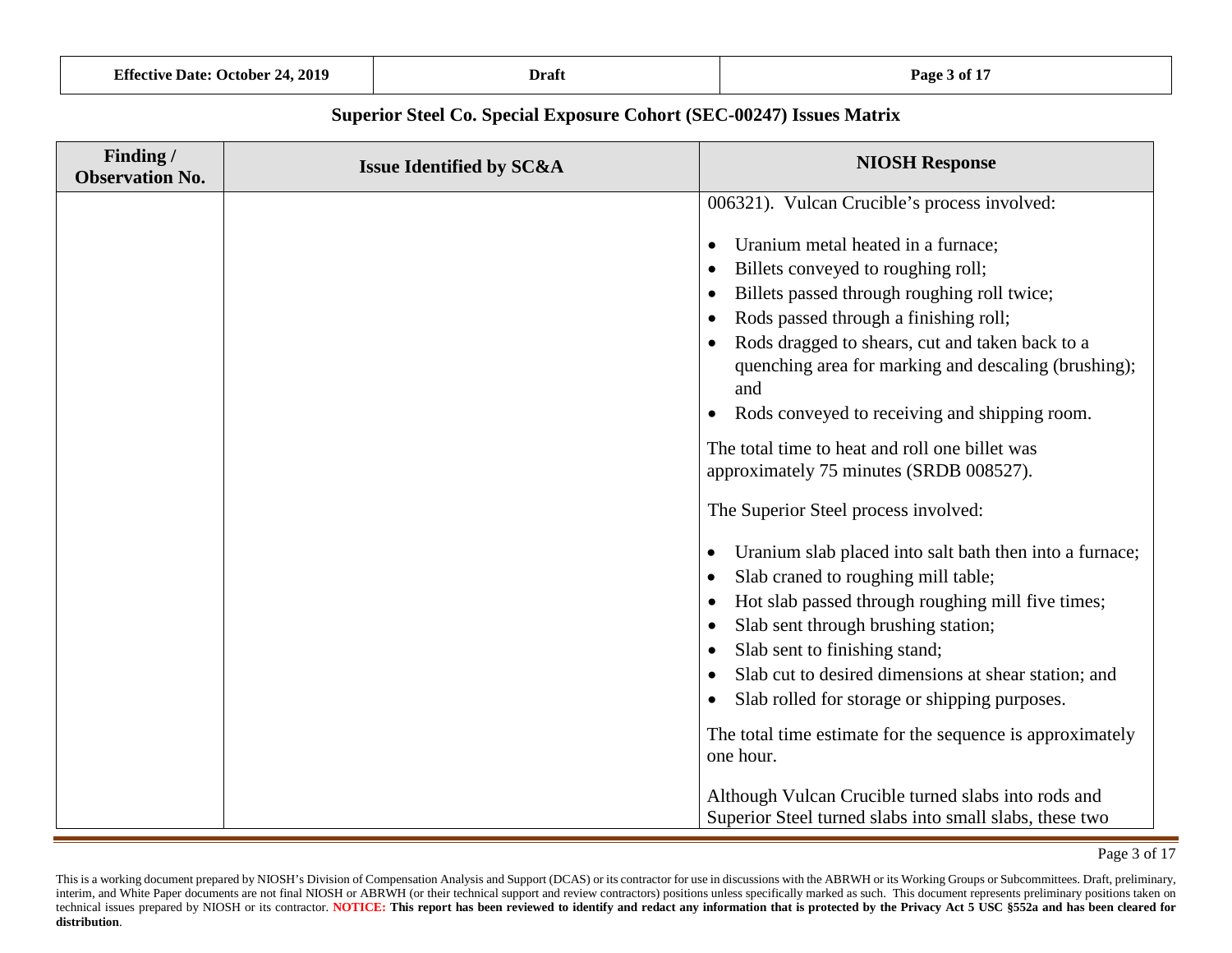| <b>Effective Date: October 24, 2019</b>                              | <b>Draft</b>                        | Page 4 of 17                                                                                                                                                                                                                                                                                                                                  |  |
|----------------------------------------------------------------------|-------------------------------------|-----------------------------------------------------------------------------------------------------------------------------------------------------------------------------------------------------------------------------------------------------------------------------------------------------------------------------------------------|--|
| Superior Steel Co. Special Exposure Cohort (SEC-00247) Issues Matrix |                                     |                                                                                                                                                                                                                                                                                                                                               |  |
| Finding /<br><b>Observation No.</b>                                  | <b>Issue Identified by SC&amp;A</b> | <b>NIOSH Response</b>                                                                                                                                                                                                                                                                                                                         |  |
|                                                                      |                                     | processes are similar from a billing rate (payment per<br>hour) consideration.                                                                                                                                                                                                                                                                |  |
|                                                                      |                                     | 3. Temporal Considerations                                                                                                                                                                                                                                                                                                                    |  |
|                                                                      |                                     | The contract that gives Vulcan Crucible's billing rate is<br>dated 1948 and the Superior Steel contract covered 1952<br>to 1957. Therefore, they are both in the same era of<br>operations.                                                                                                                                                   |  |
|                                                                      |                                     | Billing rates tend to increase over time; therefore, the<br>billing rate in the 1950s would likely be higher than the<br>billing rate in the late 1940s. The higher billing rate<br>would result in a smaller number of milling hours.<br>Therefore, the use of the earlier Vulcan Crucible billing<br>rate is considered claimant-favorable. |  |
|                                                                      |                                     | 4. Data Evaluation                                                                                                                                                                                                                                                                                                                            |  |
|                                                                      |                                     | This criterion doesn't directly apply, as the IG discusses<br>review of the quality of exposure data (i.e., "Type I"<br>surrogate data as defined in the Board Criteria) and<br>monitoring data from Vulcan Crucible is not being used.<br>The surrogate data in question is the billing rate.                                                |  |
|                                                                      |                                     |                                                                                                                                                                                                                                                                                                                                               |  |

Because the data in question is the billing rate, NIOSH considers the "data evaluation" criterion to involve reviewing other available billing rates. In Finding 1, SC&A questioned the choice of the Vulcan Crucible billing rate over other facilities' billing rates and found that no information was provided to support that choice.

This is a working document prepared by NIOSH's Division of Compensation Analysis and Support (DCAS) or its contractor for use in discussions with the ABRWH or its Working Groups or Subcommittees. Draft, preliminary, interim, and White Paper documents are not final NIOSH or ABRWH (or their technical support and review contractors) positions unless specifically marked as such. This document represents preliminary positions taken on technical issues prepared by NIOSH or its contractor. NOTICE: This report has been reviewed to identify and redact any information that is protected by the Privacy Act 5 USC \$552a and has been cleared for **distribution**.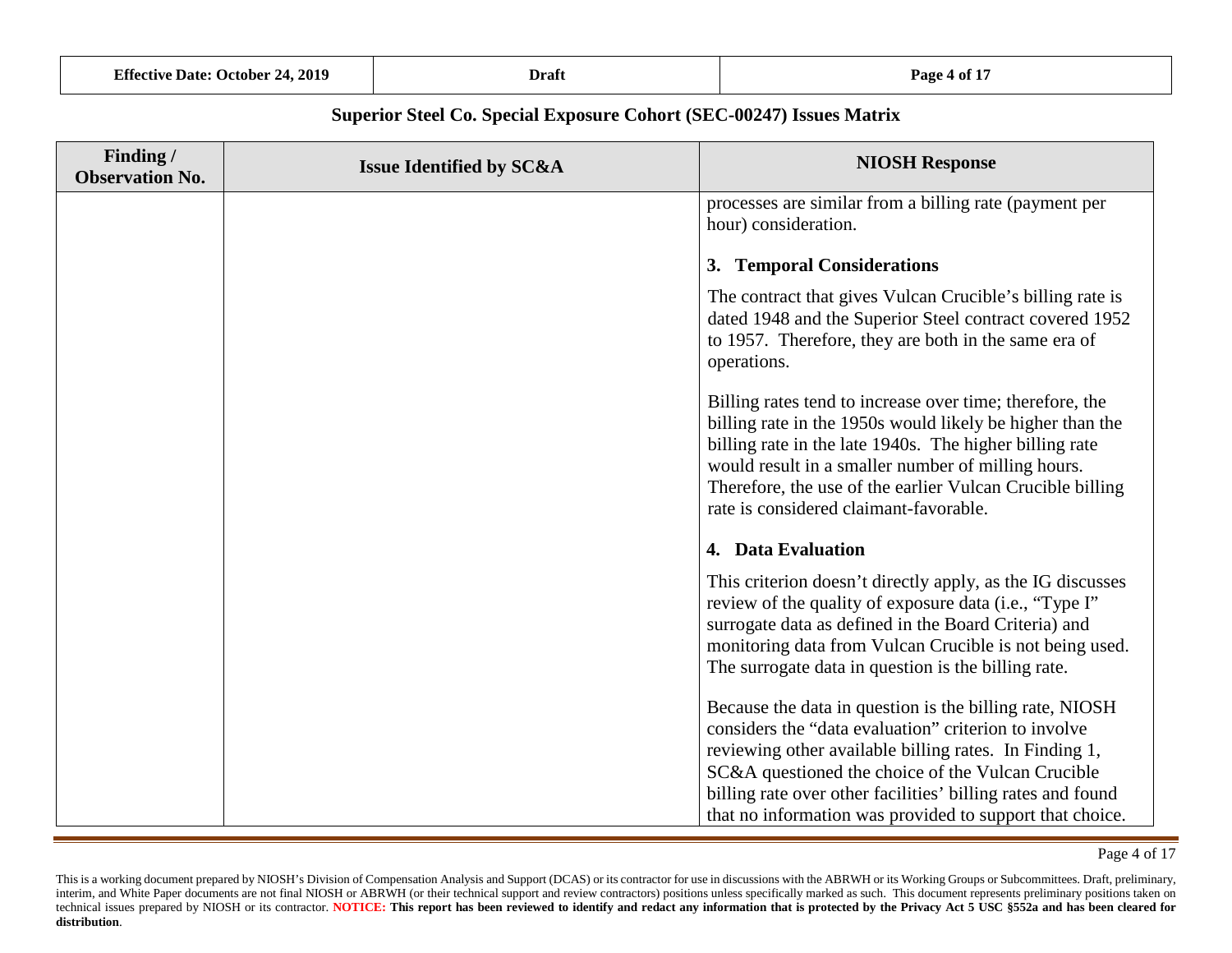| <b>Effective Date: October 24, 2019</b> | Draft | Page 5 of 17 |
|-----------------------------------------|-------|--------------|
|-----------------------------------------|-------|--------------|

| Finding /<br><b>Observation No.</b> | <b>Issue Identified by SC&amp;A</b> | <b>NIOSH Response</b>                                                                                                                                                                                                                                                  |
|-------------------------------------|-------------------------------------|------------------------------------------------------------------------------------------------------------------------------------------------------------------------------------------------------------------------------------------------------------------------|
|                                     |                                     | Therefore, the evaluation of this criterion provides a<br>response to that part of the Finding.                                                                                                                                                                        |
|                                     |                                     | Extensive SRDB, OSTI, and Google searches were<br>performed for the years 1949 to 1969 with search terms<br>"rolling rates, hours milling, pieces per, "Rolled<br>uranium", "Rolled thorium", "Rolling uranium", "Rolling<br>thorium" for the following sites:         |
|                                     |                                     | Aliquippa Forge<br>Allegheny-Ludlum Steel<br>Bliss & Laughlin Steel<br>Brush Beryllium Co (Detroit)<br>Carpenter Steel Co<br>Fernald<br>Hanford<br>Joslyn Manufacturing and Supply Co, and<br>Simonds Saw and Steel Co                                                 |
|                                     |                                     | [Note: NIOSH is still awaiting responses on 3 data<br>requests. If additional pertinent information is captured,<br>NIOSH will share it with the work group.] These<br>searches returned 3 potential billing rates in addition to<br>the Vulcan Crucible billing rate. |
|                                     |                                     | In 1952, Simonds Saw and Steel had a billing rate of<br>\$110.53 per rolling hour (SRDB 11996, page 32). The<br>number of mill-hours calculated using this billing rate and<br>FY1957 payment is comparable to the assumed 500 mill-                                   |

Page 5 of 17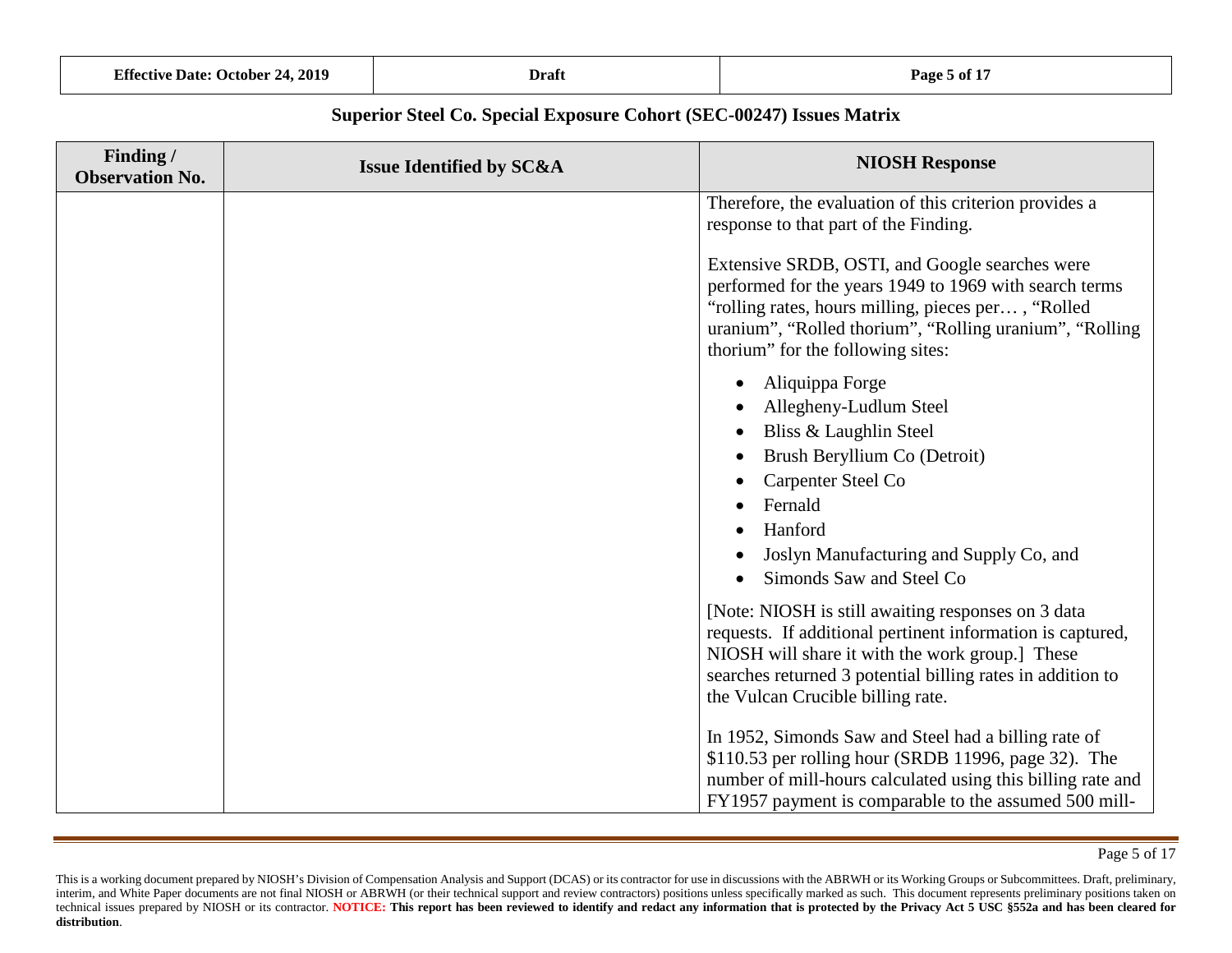| <b>Effective Date: October 24, 2019</b> | Draft | Page 6 of 17 |
|-----------------------------------------|-------|--------------|
|-----------------------------------------|-------|--------------|

| Finding /<br><b>Observation No.</b> | <b>Issue Identified by SC&amp;A</b> | <b>NIOSH Response</b>                                                                                                                                                                                                                                                                                                                                                                                                                                                                                                                                                                                                                                                                                                                                                                                                                                              |
|-------------------------------------|-------------------------------------|--------------------------------------------------------------------------------------------------------------------------------------------------------------------------------------------------------------------------------------------------------------------------------------------------------------------------------------------------------------------------------------------------------------------------------------------------------------------------------------------------------------------------------------------------------------------------------------------------------------------------------------------------------------------------------------------------------------------------------------------------------------------------------------------------------------------------------------------------------------------|
|                                     |                                     | hours, determined using the Vulcan Crucible billing rate.<br>In a letter dated February 26, 1948, Joslyn Manufacturing<br>was stated as providing a rate of \$0.265/pound (SRDB)<br>11996, page 129) equating to approximately<br>\$450.00/rolling hour. However, this rate was quoted to<br>roll rods from 4.25" round down to approximately 1.5"<br>round and it would be imperative that the temperature not<br>exceed 650° at any time during the operation. This<br>surrogate billing rate was not used due to the different<br>processes and controls taking place, which were likely<br>driving the cost up. Also note, this higher billing rate<br>would have resulted in less exposure hours.                                                                                                                                                             |
|                                     |                                     | In their review, SC&A references a billing rate of \$88.03<br>per hour for Joslyn Manufacturing Company (SRDB Ref.<br>ID 11996, PDF p. 131). Further review of the reference<br>revealed that this estimate is for the Simonds Company<br>mill costs and equates to 11 cents per pound. Simonds<br>then indicates that they will consider a possible bid at cost<br>$+10\%$ or \$96.83 per hour. However, Simonds chose not<br>to take the work, due to the strict medical and security<br>requirements. Therefore, the hourly rate in this reference<br>was not implemented. Because this rate was not<br>implemented, it is not a good candidate as a surrogate<br>billing rate.<br>Modification #5 to the Superior Steel contract, effective<br>July 1955, was located during a data capture (SRDB<br>174312). This contract details an increase in the rolling |

This is a working document prepared by NIOSH's Division of Compensation Analysis and Support (DCAS) or its contractor for use in discussions with the ABRWH or its Working Groups or Subcommittees. Draft, preliminary, interim, and White Paper documents are not final NIOSH or ABRWH (or their technical support and review contractors) positions unless specifically marked as such. This document represents preliminary positions taken on technical issues prepared by NIOSH or its contractor. NOTICE: This report has been reviewed to identify and redact any information that is protected by the Privacy Act 5 USC \$552a and has been cleared for **distribution**.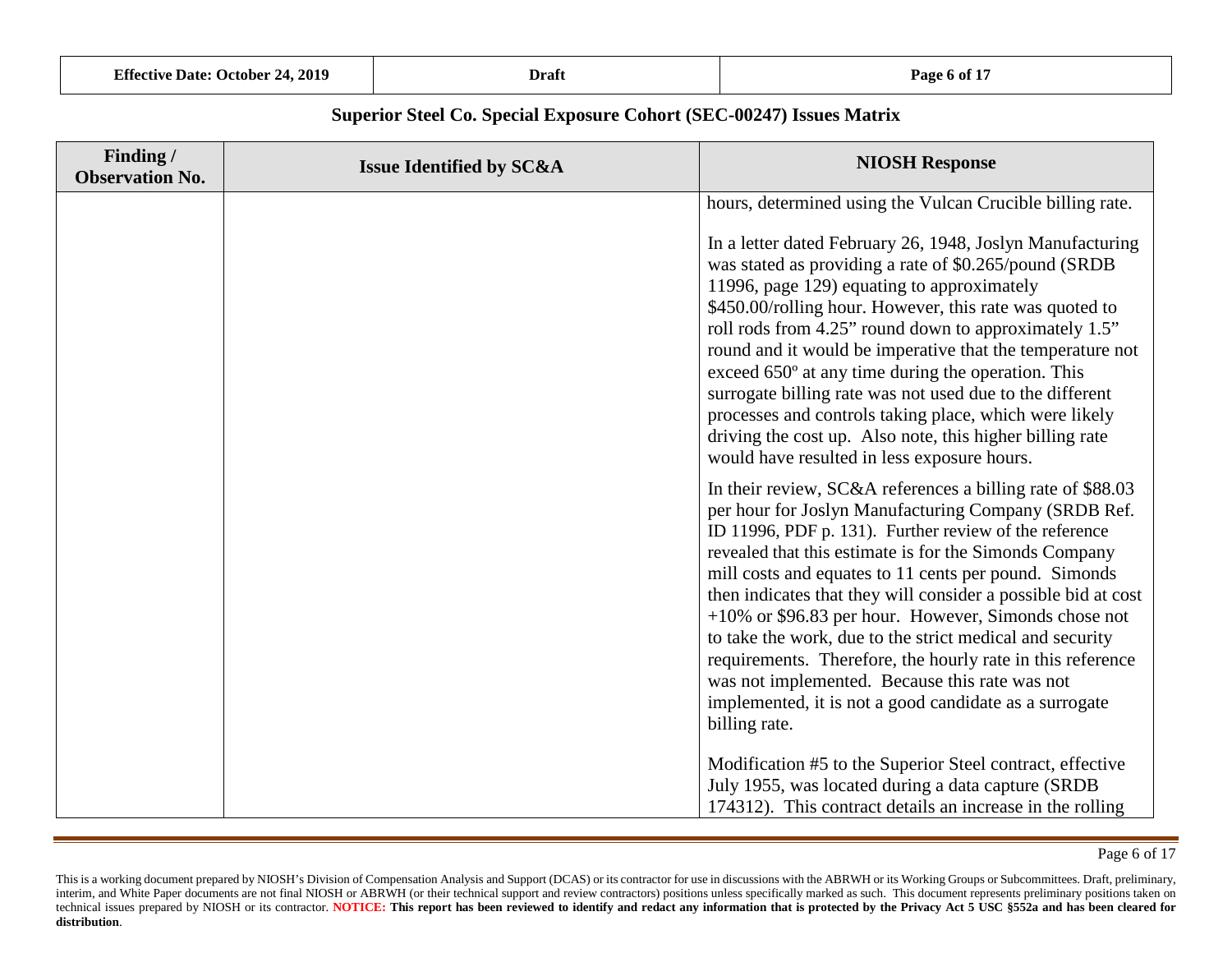| <b>Effective Date: October 24, 2019</b> | Draft | <b>Page 7 of 17</b> |
|-----------------------------------------|-------|---------------------|
|-----------------------------------------|-------|---------------------|

| Finding/<br><b>Observation No.</b> | <b>Issue Identified by SC&amp;A</b> | <b>NIOSH Response</b>                                                                                                                                                                                                                                                                                                                                                                                                                                                                                                                                                                                                                               |
|------------------------------------|-------------------------------------|-----------------------------------------------------------------------------------------------------------------------------------------------------------------------------------------------------------------------------------------------------------------------------------------------------------------------------------------------------------------------------------------------------------------------------------------------------------------------------------------------------------------------------------------------------------------------------------------------------------------------------------------------------|
|                                    |                                     | rate to \$1.01 per pound plus details payment rates for<br>additional services that may be performed on the slabs:<br>(1) \$0.030 per pound for inspection after pickling and<br>before shipment to heat treating facility, (2) \$0.050 per<br>pound for inspection of flats before planing, and \$0.055<br>per pound for Beta treating the slabs. If all additional<br>services are provided, the total rate per pound is \$1.145.                                                                                                                                                                                                                 |
|                                    |                                     | 5. Review of Bounding Exposure Scenario                                                                                                                                                                                                                                                                                                                                                                                                                                                                                                                                                                                                             |
|                                    |                                     | Since the surrogate data in question is not exposure data<br>(Type I), this criterion doesn't directly apply. However,<br>for this evaluation NIOSH reviewed the conservatism<br>included in the calculation of the uranium mill-hours, as<br>proposed in the ER, and compared this to other<br>information available that can inform the number of mill-<br>hours.                                                                                                                                                                                                                                                                                 |
|                                    |                                     | The total amount paid to Superior Steel over the contract<br>was \$356,849 (SRDB 16488). Based on contract<br>payments for 1954 through 1957, the highest annual<br>payment was \$217,246 in FY1956. Data for the<br>remaining years indicate payments ranging from \$17,658<br>(FY 1955) to \$54,632 (FY 1957). There is no evidence<br>that the production rate in 1956 was different from other<br>years. In addition, Modification #5 to the contract (SRDB)<br>174312) Schedule A shows that Superior Steel Co. was<br>approved to receive funds for equipment. Given the dates<br>of this contract modification, it is likely these purchases |
|                                    |                                     | would have taken place in 1956, which could explain the                                                                                                                                                                                                                                                                                                                                                                                                                                                                                                                                                                                             |

Page 7 of 17

This is a working document prepared by NIOSH's Division of Compensation Analysis and Support (DCAS) or its contractor for use in discussions with the ABRWH or its Working Groups or Subcommittees. Draft, preliminary, interim, and White Paper documents are not final NIOSH or ABRWH (or their technical support and review contractors) positions unless specifically marked as such. This document represents preliminary positions taken on technical issues prepared by NIOSH or its contractor. NOTICE: This report has been reviewed to identify and redact any information that is protected by the Privacy Act 5 USC \$552a and has been cleared for **distribution**.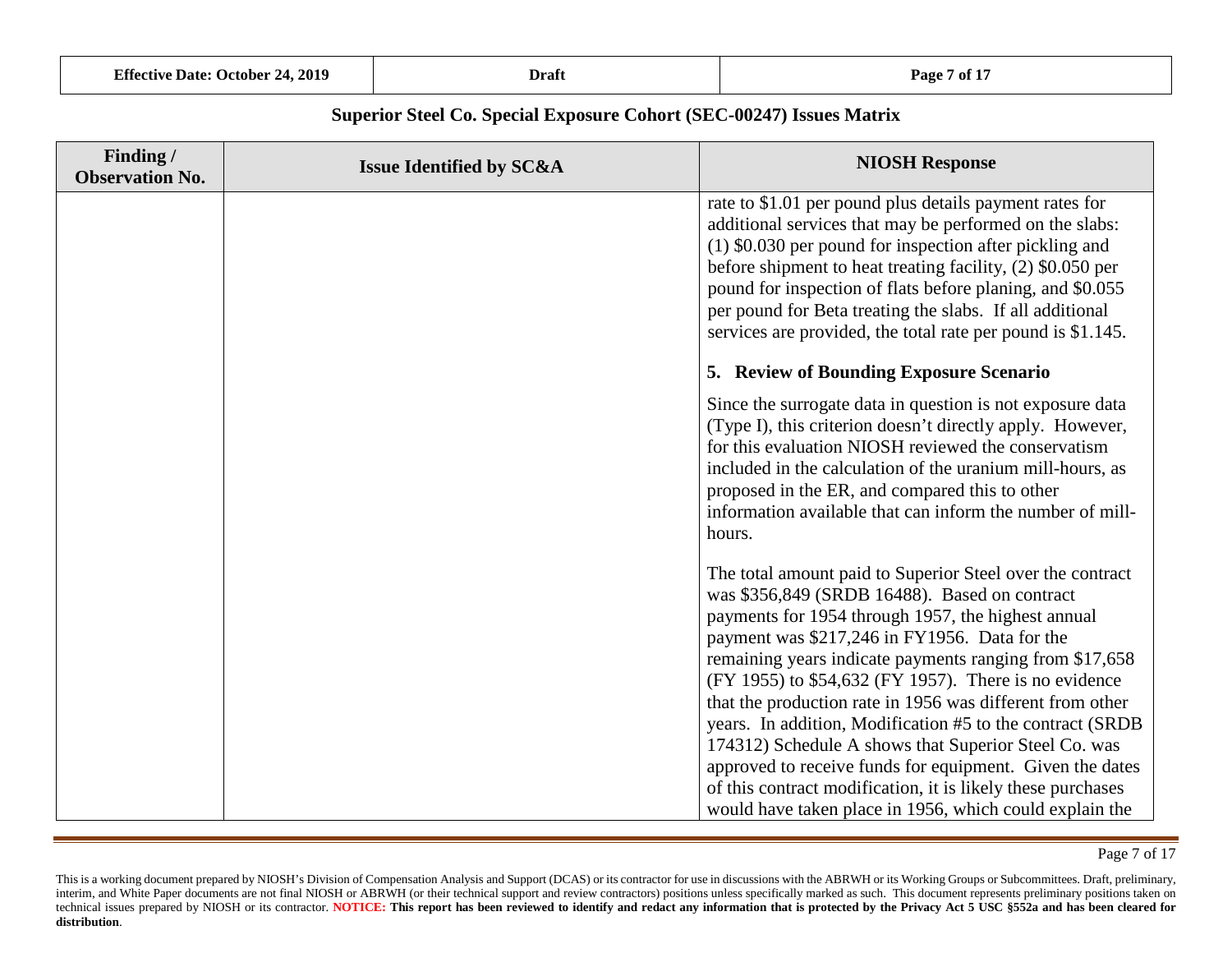| <b>Effective Date: October 24, 2019</b> | Draft | Page 8 of 17 |
|-----------------------------------------|-------|--------------|
|-----------------------------------------|-------|--------------|

| Finding /<br><b>Observation No.</b> | <b>Issue Identified by SC&amp;A</b> | <b>NIOSH Response</b>                                                                                                                                                                                                                                                                                                                                                                                                                                                                                     |
|-------------------------------------|-------------------------------------|-----------------------------------------------------------------------------------------------------------------------------------------------------------------------------------------------------------------------------------------------------------------------------------------------------------------------------------------------------------------------------------------------------------------------------------------------------------------------------------------------------------|
|                                     |                                     | large payment to Superior Steel Co. in that year.<br>Using the Vulcan Crucible billing rate of \$132 per mill-<br>hour and the FY1957 payment of \$54,632, the number of<br>Superior Steel Co. mill hours would be approximately 414<br>mill-hours for FY 1957. For the proposed ER approach,<br>this number was rounded up to 500 mill-hours of                                                                                                                                                          |
|                                     |                                     | exposure to be assumed for all years as a bounding<br>assumption for the number of uranium mill rolling hours.<br>This equates to 500 hours internal exposure and 500 hours<br>external exposure for rolling activities. Additional<br>internal exposures are assumed per settling and<br>resuspension during non-uranium rolling and additional<br>external exposure hours are assumed from contamination<br>and during storage of the material and scrap on site (see<br>discussion in Observation #3). |
|                                     |                                     | <b>Comparison to Other Available Information</b>                                                                                                                                                                                                                                                                                                                                                                                                                                                          |
|                                     |                                     | Rolling Information in Table 7-1<br>Table 7-1 in the ER shows, conservatively, there were 16<br>rolling days in the approximately 3 years of rolling data<br>represented in the table. Doubling this number to account<br>for 6 years of work yields 32 rolling days over the<br>contract. Assuming 10 hours per rolling day provides a<br>total of 320 total hours over the contract or an average of<br>approximately 54 hours per year $= 6$ days per year.                                            |

This is a working document prepared by NIOSH's Division of Compensation Analysis and Support (DCAS) or its contractor for use in discussions with the ABRWH or its Working Groups or Subcommittees. Draft, preliminary, interim, and White Paper documents are not final NIOSH or ABRWH (or their technical support and review contractors) positions unless specifically marked as such. This document represents preliminary positions taken on technical issues prepared by NIOSH or its contractor. NOTICE: This report has been reviewed to identify and redact any information that is protected by the Privacy Act 5 USC \$552a and has been cleared for **distribution**.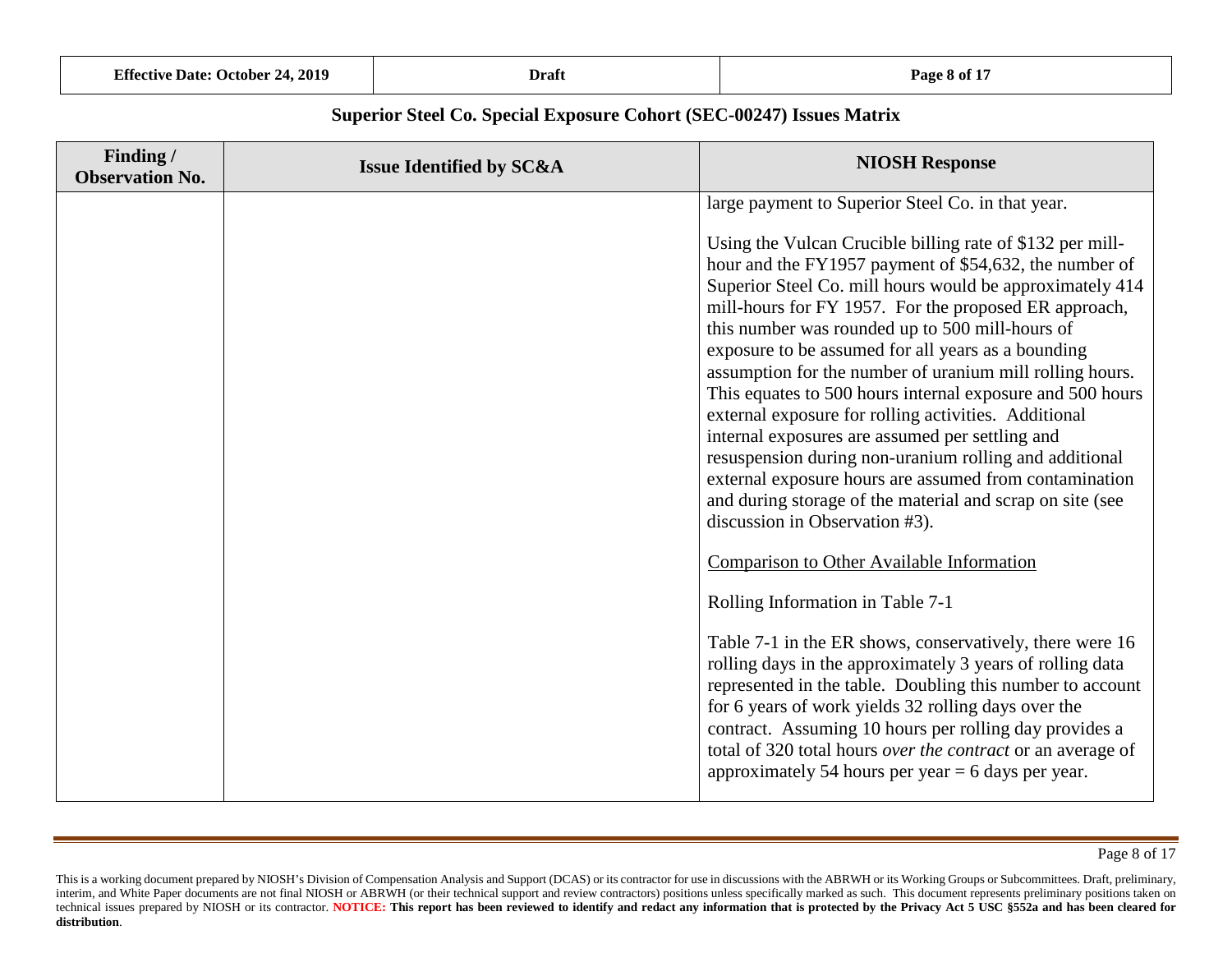| <b>Effective Date: October 24, 2019</b> | Draft | Page 9 of 17 |
|-----------------------------------------|-------|--------------|
|-----------------------------------------|-------|--------------|

| Finding /<br><b>Observation No.</b> | <b>Issue Identified by SC&amp;A</b> | <b>NIOSH Response</b>                                                                                                                                                                                                                                                                                                                                                                                                                                                                                                                                                                                                                                                                                                                                                                                                                                   |
|-------------------------------------|-------------------------------------|---------------------------------------------------------------------------------------------------------------------------------------------------------------------------------------------------------------------------------------------------------------------------------------------------------------------------------------------------------------------------------------------------------------------------------------------------------------------------------------------------------------------------------------------------------------------------------------------------------------------------------------------------------------------------------------------------------------------------------------------------------------------------------------------------------------------------------------------------------|
|                                     |                                     | Modification #5 to Superior Steel Co. Contract                                                                                                                                                                                                                                                                                                                                                                                                                                                                                                                                                                                                                                                                                                                                                                                                          |
|                                     |                                     | Modification #5 to the Superior Steel Co. contract,<br>effective July 1955, was located during a data capture<br>(SRDB 174312). This contract details an increase in the<br>rolling rate to \$1.01 per pound plus details payment rates<br>for additional services that may be performed on the<br>slabs: $(1)$ \$0.030 per pound for inspection after pickling<br>and before shipment to heat treating facility, (2) \$0.050<br>per pound for inspection of flats before planing, and<br>\$0.055 per pound for Beta treating the slabs. If all<br>additional services are provided, the total rate per pound<br>is \$1.145.                                                                                                                                                                                                                            |
|                                     |                                     | Assuming the amount paid to Superior Steel Co. over the<br>entire contract (\$356,849) was paid for mill time and that<br>only rolling was performed (use the rolling rate of \$1.01)<br>per pound), Superior Steel rolled approximately 353,316<br>pounds of uranium. Using the slab weight data available<br>in Table 7-1 of the ER, the average slab weights ranged<br>from 216 pounds to 599 pounds (overall average of 272<br>pounds) and Superior Steel could roll approximately 25-<br>30 slabs in a day. Using this information and the total<br>pounds rolled calculated above, the total number of<br>calculated rolling days is approximately 51 days for the<br>entire contract. This is substantially lower than the<br>current TBD's 800 hours per year (80 days per year) and<br>lower than the proposed 500 hours per year (50 days per |
|                                     |                                     | year) in the ER.                                                                                                                                                                                                                                                                                                                                                                                                                                                                                                                                                                                                                                                                                                                                                                                                                                        |

This is a working document prepared by NIOSH's Division of Compensation Analysis and Support (DCAS) or its contractor for use in discussions with the ABRWH or its Working Groups or Subcommittees. Draft, preliminary, interim, and White Paper documents are not final NIOSH or ABRWH (or their technical support and review contractors) positions unless specifically marked as such. This document represents preliminary positions taken on technical issues prepared by NIOSH or its contractor. NOTICE: This report has been reviewed to identify and redact any information that is protected by the Privacy Act 5 USC \$552a and has been cleared for **distribution**.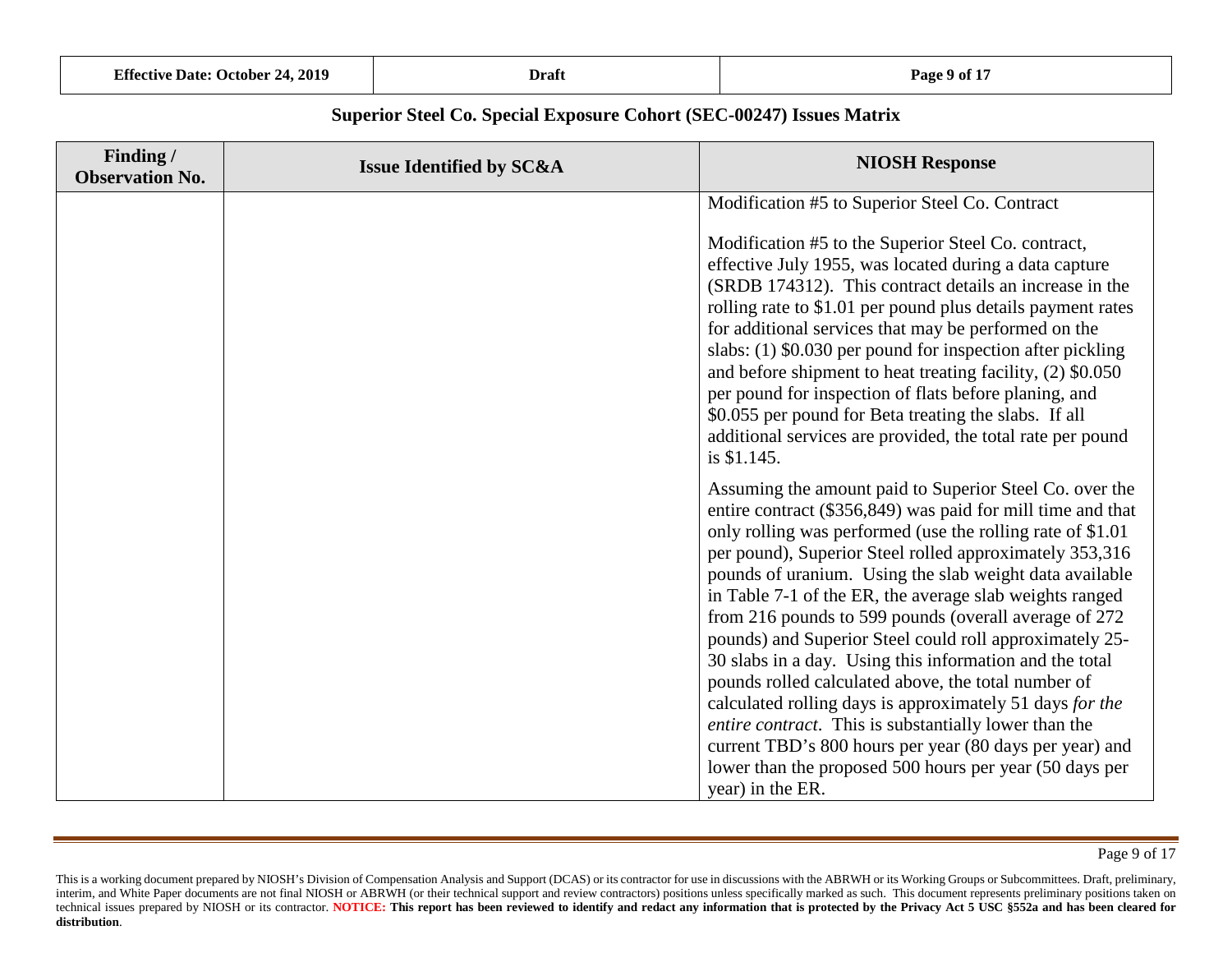| <b>Effective Date: October 24, 2019</b> | Draft | Page 10 of 17 |
|-----------------------------------------|-------|---------------|
|-----------------------------------------|-------|---------------|

| Finding /<br><b>Observation No.</b>     | <b>Issue Identified by SC&amp;A</b>                                                                                                                                                                                                                                                                               | <b>NIOSH Response</b>                                                                                                                                                                                                                                                                                                                                                                                                                                                                                                                                                                                                                                                                   |
|-----------------------------------------|-------------------------------------------------------------------------------------------------------------------------------------------------------------------------------------------------------------------------------------------------------------------------------------------------------------------|-----------------------------------------------------------------------------------------------------------------------------------------------------------------------------------------------------------------------------------------------------------------------------------------------------------------------------------------------------------------------------------------------------------------------------------------------------------------------------------------------------------------------------------------------------------------------------------------------------------------------------------------------------------------------------------------|
|                                         |                                                                                                                                                                                                                                                                                                                   | <b>CONCLUSION</b><br>Though the exact Superior Steel Co. contract was located,<br>the billing rate is quoted per pound. Unfortunately, there<br>is limited information available regarding the typical<br>weights per slab or typical weight processed in a day or<br>year. Therefore, in order to use the billing rate specific<br>for Superior Steel Co., additional assumptions regarding<br>these variables are required. Given the uncertainty in<br>these additional assumptions, that use of these<br>assumptions drastically reduces the number of rolling<br>hours, and that the Vulcan Crucible billing rate was<br>evaluated and qualified as a surrogate (via the review of |
|                                         |                                                                                                                                                                                                                                                                                                                   | surrogate data above), NIOSH stands by the use of the<br>Vulcan Crucible billing rate to determine the uranium<br>rolling hours, as proposed.                                                                                                                                                                                                                                                                                                                                                                                                                                                                                                                                           |
| <b>Actions and WG</b><br>Discussion: O1 | New approach to bounding source term using contract<br>billings.<br>To SC&A's knowledge, bounding the source term has not<br>been done based on contract billing in combination with<br>another site's billing rate in the manner that it is being done<br>here. SC&A believes the Board needs to weigh in on the | To clarify, NIOSH used the Vulcan Crucible billing rate<br>to calculate the number of uranium rolling hours from the<br>Superior Steel contract payments. The number of<br>uranium rolling hours gives the occupancy rate (i.e.,<br>exposure time); it is not used to bound the source term.<br>The source term for Superior Steel Co. is based on the                                                                                                                                                                                                                                                                                                                                  |
|                                         | acceptability of this use.                                                                                                                                                                                                                                                                                        | AEC contract (i.e., the initial bid was for uranium rolling)<br>and other AEC process documents (e.g., memos regarding<br>shipments of material, technical reports). For internal<br>dose, the intake rate is calculated based on the air<br>sampling results from the HASL air-sampling campaigns                                                                                                                                                                                                                                                                                                                                                                                      |

Page 10 of 17

This is a working document prepared by NIOSH's Division of Compensation Analysis and Support (DCAS) or its contractor for use in discussions with the ABRWH or its Working Groups or Subcommittees. Draft, preliminary, interim, and White Paper documents are not final NIOSH or ABRWH (or their technical support and review contractors) positions unless specifically marked as such. This document represents preliminary positions taken on technical issues prepared by NIOSH or its contractor. NOTICE: This report has been reviewed to identify and redact any information that is protected by the Privacy Act 5 USC \$552a and has been cleared for **distribution**.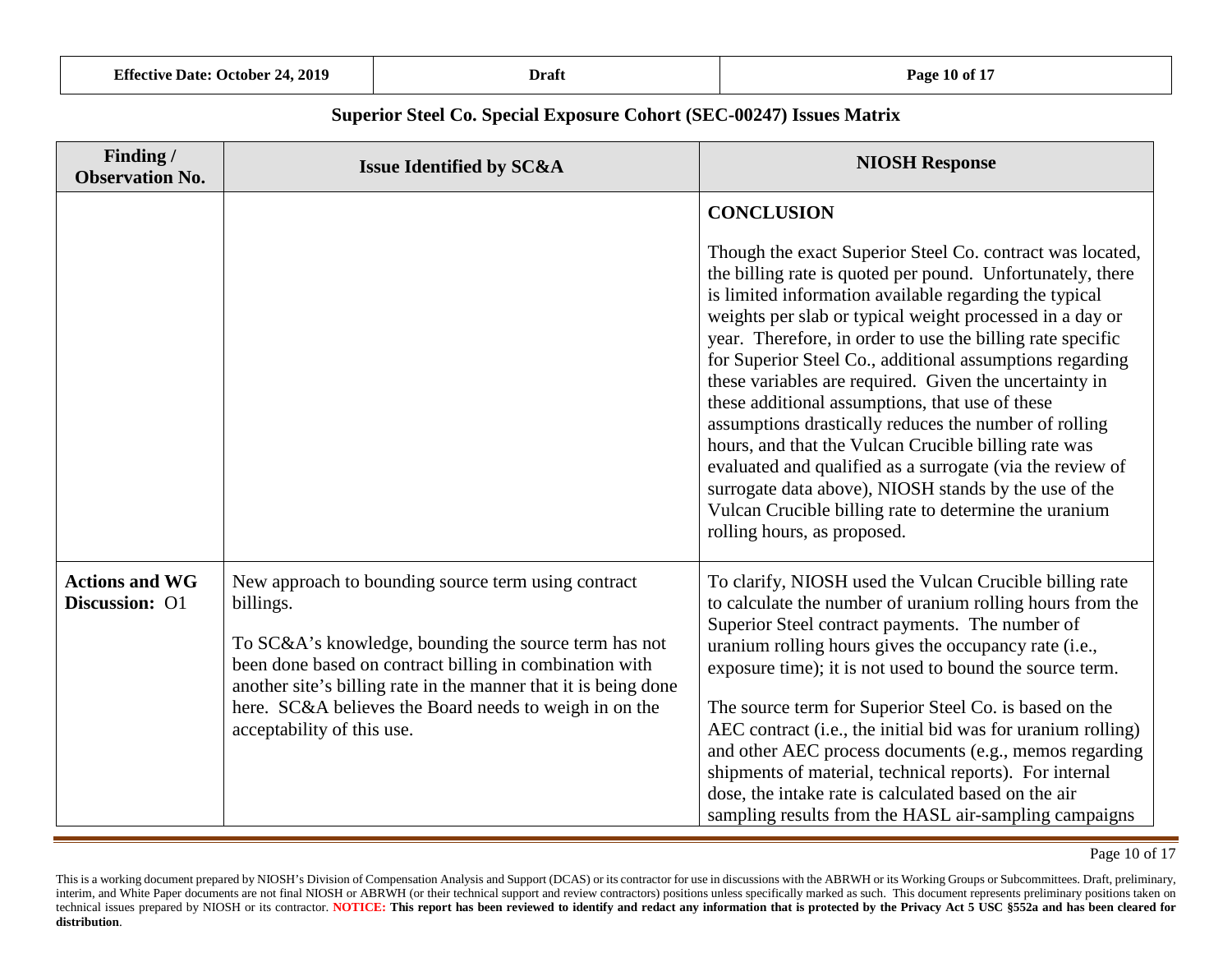| <b>Effective Date: October 24, 2019</b> |  |  |
|-----------------------------------------|--|--|
|                                         |  |  |

| Finding /<br><b>Observation No.</b> | <b>Issue Identified by SC&amp;A</b> | <b>NIOSH Response</b>                                                                                                                                                                                                                                                                                                                                                                                                                                                                                                                                                                                                                                                                                                                                                                                                                |
|-------------------------------------|-------------------------------------|--------------------------------------------------------------------------------------------------------------------------------------------------------------------------------------------------------------------------------------------------------------------------------------------------------------------------------------------------------------------------------------------------------------------------------------------------------------------------------------------------------------------------------------------------------------------------------------------------------------------------------------------------------------------------------------------------------------------------------------------------------------------------------------------------------------------------------------|
|                                     |                                     | performed during four uranium rollings at Superior Steel<br>Co For external dose, the ER proposed to use the<br>external dose rate for uranium rolling exposures provided<br>in Battelle-TBD-6000.                                                                                                                                                                                                                                                                                                                                                                                                                                                                                                                                                                                                                                   |
|                                     |                                     | As NIOSH sees it, the occupancy rates (i.e., exposure<br>time) are determined by the information available for a<br>site. The approach taken here is a defensible approach<br>because Superior Steel Co. was on a cost-plus-fixed-fee<br>contract with AEC, meaning they would have been paid<br>based on the work performed. The assumption that the<br>entire payment to Superior Steel was made for mill hours<br>is claimant-favorable because these payments could<br>include equipment upgrades (i.e., documentation shows<br>Superior Steel made requests for additional equipment<br>from AEC) and other payments (e.g. indirect<br>administrative costs and awards of extra compensation)<br>not directly related to milling time. However, the<br>assumption made is that the entire payment is for milling<br>time alone. |
|                                     |                                     | Reviewing the rolling information supplied in Table 7-1<br>of the ER, there were 16 rolling days in the approximately<br>3 years of rolling data represented in the table. Doubling<br>this number to account for 6 years of work yields 32<br>rolling days over the contract. Assuming 10 hours per<br>rolling day provides a total of 320 total hours over the<br>contract. See also discussion in Finding 1. Therefore,<br>NIOSH upholds that the estimate of 500 rolling hours per<br>year is conservative and bounding.                                                                                                                                                                                                                                                                                                         |

Page 11 of 17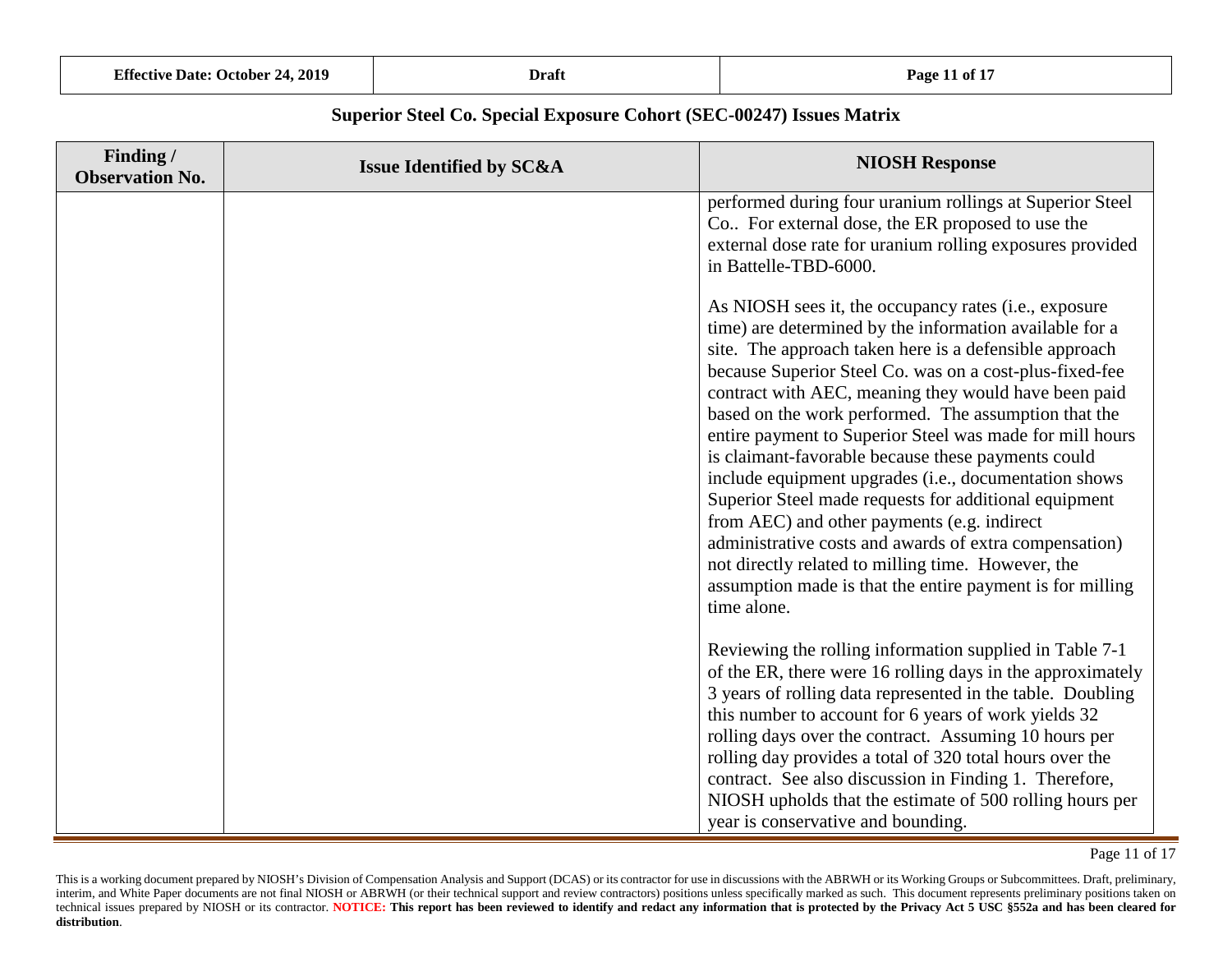| <b>Effective Date: October 24, 2019</b> | Draft | Page 12 of 17 |
|-----------------------------------------|-------|---------------|
|-----------------------------------------|-------|---------------|

| Finding /<br><b>Observation No.</b>     | <b>Issue Identified by SC&amp;A</b>                                                                                                                                                                                                                                                                                                                                                                                                                                                                                                                                                                                                                                                                                                                                                                                                                                           | <b>NIOSH Response</b>                                                                                                                                                                                                                                                                                                                                                                                                                                                                                                                                                                                                                                                                                                        |
|-----------------------------------------|-------------------------------------------------------------------------------------------------------------------------------------------------------------------------------------------------------------------------------------------------------------------------------------------------------------------------------------------------------------------------------------------------------------------------------------------------------------------------------------------------------------------------------------------------------------------------------------------------------------------------------------------------------------------------------------------------------------------------------------------------------------------------------------------------------------------------------------------------------------------------------|------------------------------------------------------------------------------------------------------------------------------------------------------------------------------------------------------------------------------------------------------------------------------------------------------------------------------------------------------------------------------------------------------------------------------------------------------------------------------------------------------------------------------------------------------------------------------------------------------------------------------------------------------------------------------------------------------------------------------|
| <b>Actions and WG</b><br>Discussion: F2 | SC&A finds insufficient evidence to support splitting the<br>data into pre- and post-1955 survey distributions. Evidence<br>suggests that the May 1955 sample results may not be<br>representative of the typical working air concentrations at the<br>site because they represent a theoretically small point in time<br>where engineering controls reduced airborne contamination.<br>The reductions in air concentrations seen by the introduction<br>of man-cooling fans and additional ventilation appear to<br>have been largely offset by the introduction of slab brushing<br>in the September 1955 survey. Lacking evidence of<br>additional engineering controls implemented after the<br>introduction of slab brushing, SC&A does not believe that<br>limiting the post-1955 distribution to just 1955 data bounds<br>potential air concentrations in later years. | Given that "SC&A concludes that doses to workers"<br>covered by the SEC petition can be reconstructed in a<br>scientifically sound and claimant-favorable manner"<br>(SCA-TR-2019-SEC003, p. 5), NIOSH proposes that this<br>finding be considered a Site Profile issue for tracking<br>purposes.<br>As this finding states, SC&A found "there was<br>insufficient evidence to support splitting the data into pre-<br>and post-1955 survey distributions." (SCA-TR-2019-<br>SEC003, p.14) In addition, "SC&A does not believe that<br>limiting post-1955 distribution to just 1955 data bounds<br>potential air concentrations in later years." (SCA-TR-<br>2019-SEC003, p. 15)                                             |
|                                         |                                                                                                                                                                                                                                                                                                                                                                                                                                                                                                                                                                                                                                                                                                                                                                                                                                                                               | On June 21, 2019, NIOSH requested to see the data<br>analysis and method used by SC&A for this conclusion.<br>NIOSH received and reviewed the SC&A air sample data<br>analysis. In reviewing the information provided, NIOSH<br>found that SC&A made an error in the development of the<br>box plots presented in their ER review. This was<br>specifically due to a problem with the default action of the<br>function used when a plot is zoomed and resulted in not<br>all of the air sampling data being included in their box<br>plots.<br>Since box plots are only a visual test of whether data<br>distributions are similar, ORAUT performed hypothesis<br>tests to compare the datasets. A summary of this analysis |

Page 12 of 17

This is a working document prepared by NIOSH's Division of Compensation Analysis and Support (DCAS) or its contractor for use in discussions with the ABRWH or its Working Groups or Subcommittees. Draft, preliminary, interim, and White Paper documents are not final NIOSH or ABRWH (or their technical support and review contractors) positions unless specifically marked as such. This document represents preliminary positions taken on technical issues prepared by NIOSH or its contractor. NOTICE: This report has been reviewed to identify and redact any information that is protected by the Privacy Act 5 USC \$552a and has been cleared for **distribution**.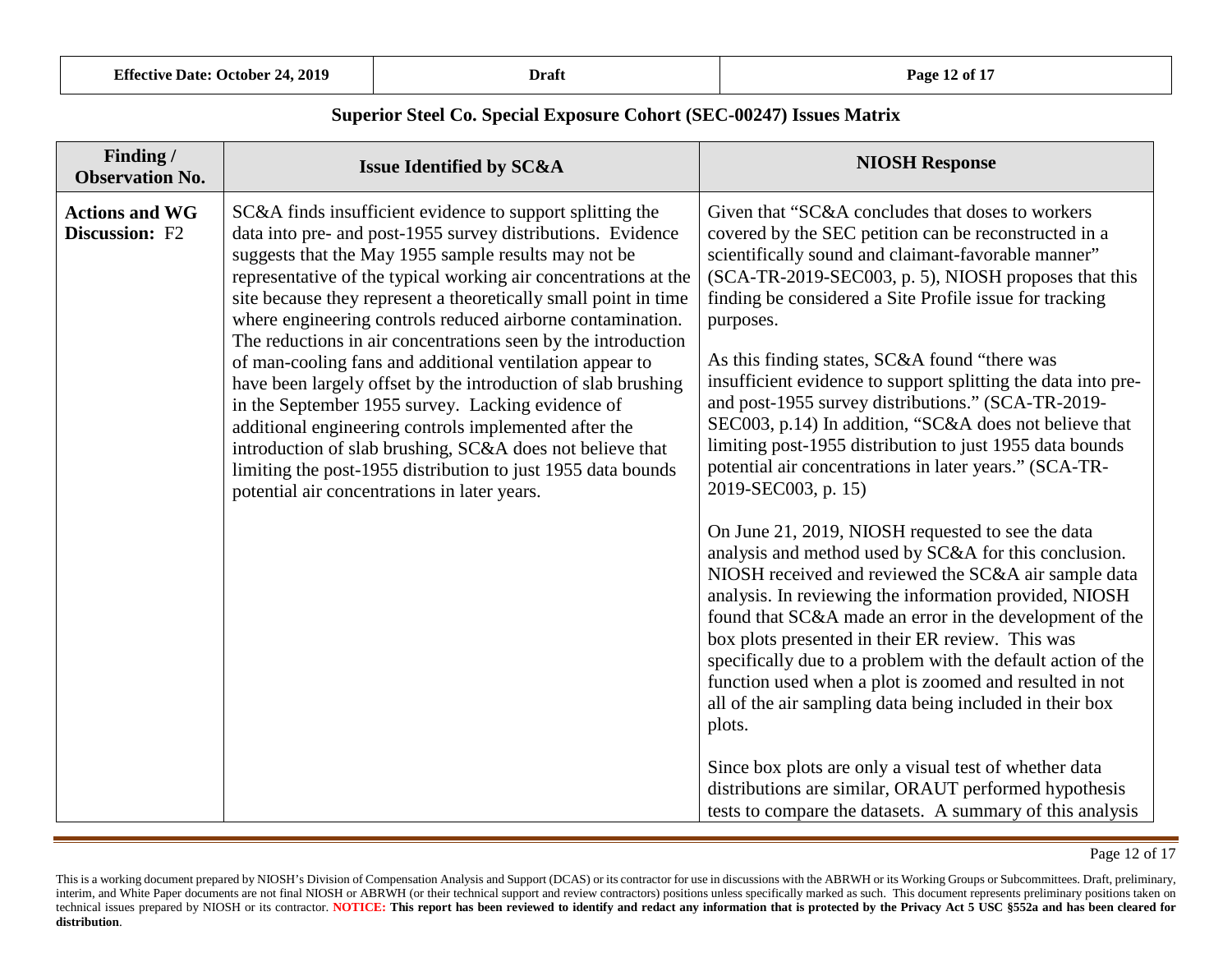| <b>Effective Date: October 24, 2019</b><br>Draft |
|--------------------------------------------------|
|--------------------------------------------------|

| Finding /<br><b>Observation No.</b> | <b>Issue Identified by SC&amp;A</b> | <b>NIOSH Response</b>                                                                                                                                                                                                                                                                                                                                                                                                                                                                                                                                                                                                                                                                                                                                                                                                                                                                                                                                                                                                                                                                                                                                                                         |
|-------------------------------------|-------------------------------------|-----------------------------------------------------------------------------------------------------------------------------------------------------------------------------------------------------------------------------------------------------------------------------------------------------------------------------------------------------------------------------------------------------------------------------------------------------------------------------------------------------------------------------------------------------------------------------------------------------------------------------------------------------------------------------------------------------------------------------------------------------------------------------------------------------------------------------------------------------------------------------------------------------------------------------------------------------------------------------------------------------------------------------------------------------------------------------------------------------------------------------------------------------------------------------------------------|
|                                     |                                     | is below:<br>Four sets of air monitoring data were found for Superior<br>Steel; 5/13/1953, 8/3/1953, 5/9/1955, and 9/19/1955. In<br>each set of raw data values located, a subset in each was<br>excluded due to the data not being representative of<br>operational data:<br>$5/13/1953 - 28$ data values were located but five were<br>$\bullet$<br>excluded because they were taken during pre-rolling,<br>i.e., no slabs were being processed. Four sets of data<br>were excluded because they appear to be a reiteration<br>of the average values for the finishing areas.<br>Therefore, there were 19 samples used from the May<br>1955 dataset.<br>$8/3/1953 - 36$ data values were found and all are<br>considered representative of operational data.<br>$5/9/1955 - 61$ data values were located but 10 were<br>excluded because they were labeled as background<br>readings and therefore not considered operational<br>data; leaving 51 data values for analysis.<br>$9/19/1955 - 46$ data values were located but five were<br>$\bullet$<br>marked as being taken during lunch and therefore<br>were not considered as operational data, leaving 41<br>data values for analysis. |
|                                     |                                     | This statistical review demonstrated that the May 1955<br>dataset is not from the same distribution as the other three<br>datasets. Visually it appears lower. Since the data<br>doesn't demonstrate a sustained decrease in air                                                                                                                                                                                                                                                                                                                                                                                                                                                                                                                                                                                                                                                                                                                                                                                                                                                                                                                                                              |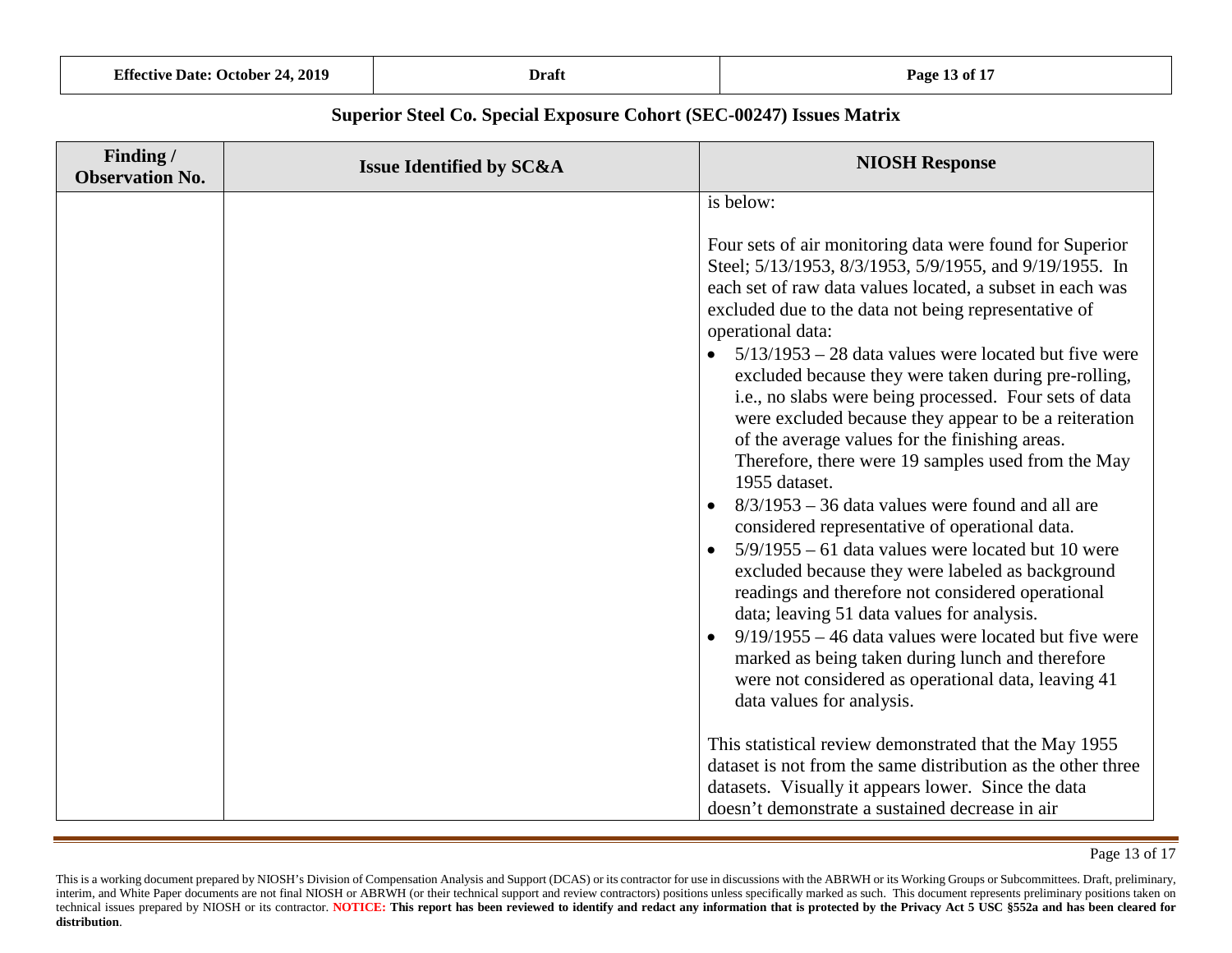| <b>Effective Date: October 24, 2019</b> | Draft | Page 14 of 17 |
|-----------------------------------------|-------|---------------|
|-----------------------------------------|-------|---------------|

| Finding /<br><b>Observation No.</b>     | <b>Issue Identified by SC&amp;A</b>                                                                                                                                                                                                                                                                                                                                                                                                                                                                                                                                                                                                                                                       | <b>NIOSH Response</b>                                                                                                                                                                                                                                                                                                                                                                                                                                                                                                                                                                                                                                                                                                                                                                                                                          |
|-----------------------------------------|-------------------------------------------------------------------------------------------------------------------------------------------------------------------------------------------------------------------------------------------------------------------------------------------------------------------------------------------------------------------------------------------------------------------------------------------------------------------------------------------------------------------------------------------------------------------------------------------------------------------------------------------------------------------------------------------|------------------------------------------------------------------------------------------------------------------------------------------------------------------------------------------------------------------------------------------------------------------------------------------------------------------------------------------------------------------------------------------------------------------------------------------------------------------------------------------------------------------------------------------------------------------------------------------------------------------------------------------------------------------------------------------------------------------------------------------------------------------------------------------------------------------------------------------------|
|                                         |                                                                                                                                                                                                                                                                                                                                                                                                                                                                                                                                                                                                                                                                                           | concentrations (i.e., September 1955 is from the same<br>distribution as the May and September 1953 dataset) and<br>the Superior Steel Co. references don't provide strong<br>evidence engineered controls had been installed prior to<br>the May 1955 sampling, NIOSH proposes to remove this<br>data from the intake analysis as not representative.                                                                                                                                                                                                                                                                                                                                                                                                                                                                                         |
|                                         |                                                                                                                                                                                                                                                                                                                                                                                                                                                                                                                                                                                                                                                                                           | NIOSH would combine the remaining 3 data sets (i.e.,<br>May 1953, September 1953, and September 1955) to<br>determine intake rates that would be applied for the entire<br>exposure period. In-line with the approach in TBD-6000,<br>separate intake rates would be determined by job title<br>(i.e., operator, general laborer, supervisor, and clerical).                                                                                                                                                                                                                                                                                                                                                                                                                                                                                   |
| <b>Actions and WG</b><br>Discussion: O2 | There is a sound basis to use some fraction of the uranium<br>concentration as the basis for the thorium concentration;<br>however, SC&A notes that use of a one-to-one ratio could be<br>important for consistency. This ratio is considerably more<br>claimant favorable than the 10 percent assumption. The<br>approach used here could establish a precedent that might<br>require NIOSH to revisit previous ERs that use a lower ratio.<br>For the reasons noted in finding 1, SC&A does not support<br>isolating the 1955 HASL studies from the 1953 studies.<br>SC&A notes that resolution of that issue will have a direct<br>impact on the thorium internal dose reconstruction. | NIOSH disagrees that the approach used for Superior<br>Steel is inconsistent with the approach used at other sites.<br>In the case of Bridgeport Brass, the 10% ratio is applied<br>because both uranium and thorium were being processed<br>at the same time (i.e., milling time is assumed to be<br>overlapping). See page 13 of ORAUT-TKBS-0030 Rev<br>02 for a discussion of the determination of the 10% by<br>mass, and Tables 3-6 and 3-8 for the applicable date<br>ranges for the uranium and thorium intakes respectively.<br>The Bridgeport Brass air mass load is being divided based<br>on the total mass of uranium and thorium material that<br>was concurrently processed during a given time. This<br>approach can be thought of as splitting or proportioning<br>the alpha result for the air sample based on the proportion |

Page 14 of 17

This is a working document prepared by NIOSH's Division of Compensation Analysis and Support (DCAS) or its contractor for use in discussions with the ABRWH or its Working Groups or Subcommittees. Draft, preliminary, interim, and White Paper documents are not final NIOSH or ABRWH (or their technical support and review contractors) positions unless specifically marked as such. This document represents preliminary positions taken on technical issues prepared by NIOSH or its contractor. NOTICE: This report has been reviewed to identify and redact any information that is protected by the Privacy Act 5 USC \$552a and has been cleared for **distribution**.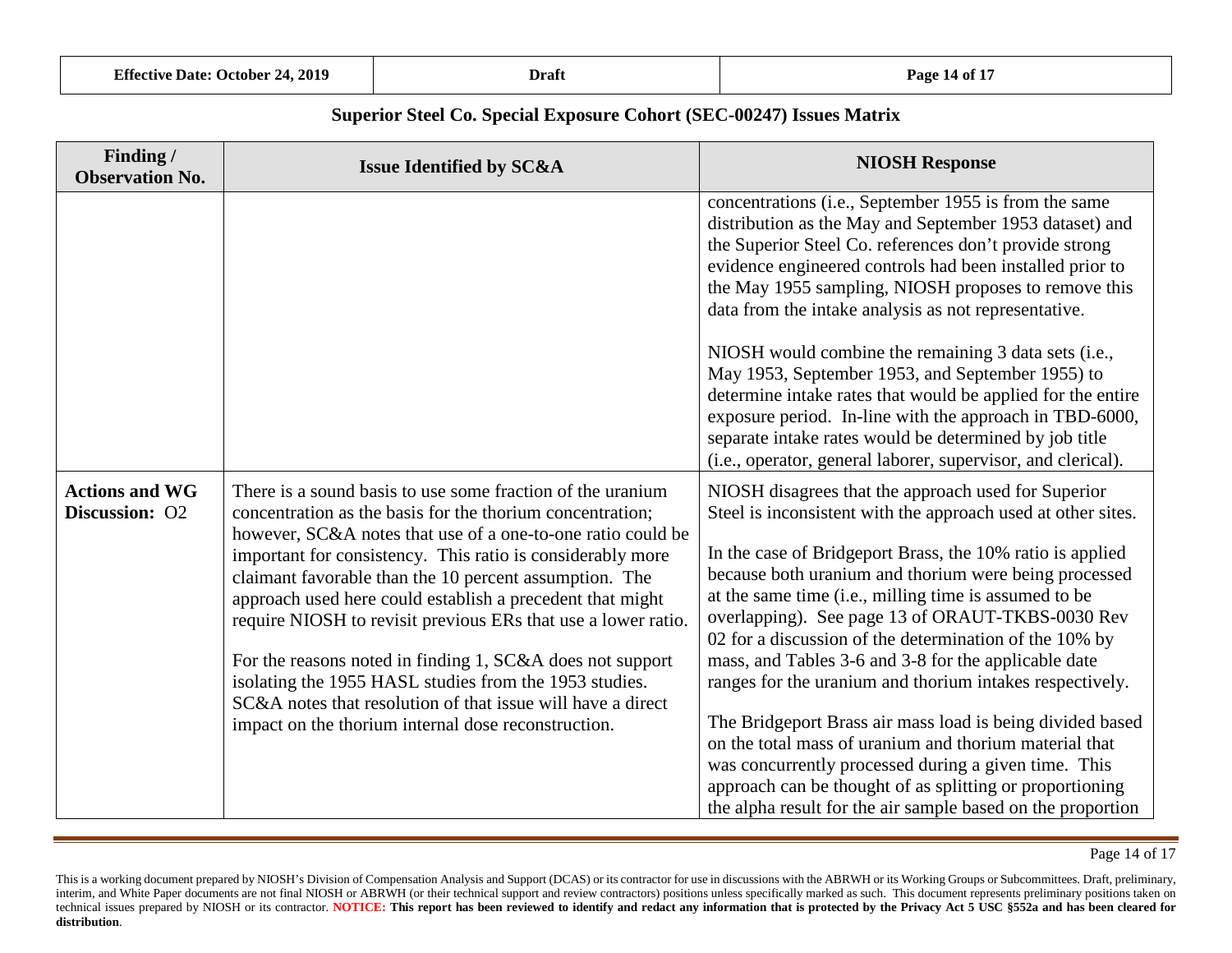| <b>Effective Date: October 24, 2019</b> | Draft | Page 15 of 17 |
|-----------------------------------------|-------|---------------|
|-----------------------------------------|-------|---------------|

| Finding /<br><b>Observation No.</b> | <b>Issue Identified by SC&amp;A</b> | <b>NIOSH Response</b>                                                                                                                                                                                                                                                                                                                                                                                                                                                                                  |
|-------------------------------------|-------------------------------------|--------------------------------------------------------------------------------------------------------------------------------------------------------------------------------------------------------------------------------------------------------------------------------------------------------------------------------------------------------------------------------------------------------------------------------------------------------------------------------------------------------|
|                                     |                                     | of thorium work to uranium work. This would need to be<br>done because the air sampler would have been running<br>during both thorium rolling and uranium rolling activities.<br>Therefore, the total alpha result for the air sample would<br>represent concurrent thorium and uranium intakes. Note<br>the typical alpha analysis performed on air samples would<br>not be able to distinguish the thorium from uranium<br>directly to report these separately.                                      |
|                                     |                                     | In the case of Superior Steel, the uranium and thorium<br>metals were processed during separate periods (i.e.,<br>thorium rolling was not performed during the HASL air-<br>sampling campaigns, only uranium rolling occurred).<br>Therefore, the air sample alpha result is only due to<br>uranium contamination.                                                                                                                                                                                     |
|                                     |                                     | The proposed Superior Steel approach assumes that the<br>generation rate of airborne contamination (and therefore<br>the air sample mass load) calculated from the HASL air<br>sample results from uranium rollings at Superior Steel is<br>applicable to thorium rollings at Superior Steel. The air<br>mass load for uranium is assumed to be the same for the<br>thorium operations because it was stated that Superior<br>Steel would use the same procedures (SRDB 75651,<br>License No. C-3480). |
|                                     |                                     | Note: This same assumption (i.e., that the uranium<br>airborne contamination generation rate during milling is<br>the same as the thorium airborne contamination<br>generation rate during milling) is applied in the                                                                                                                                                                                                                                                                                  |

Page 15 of 17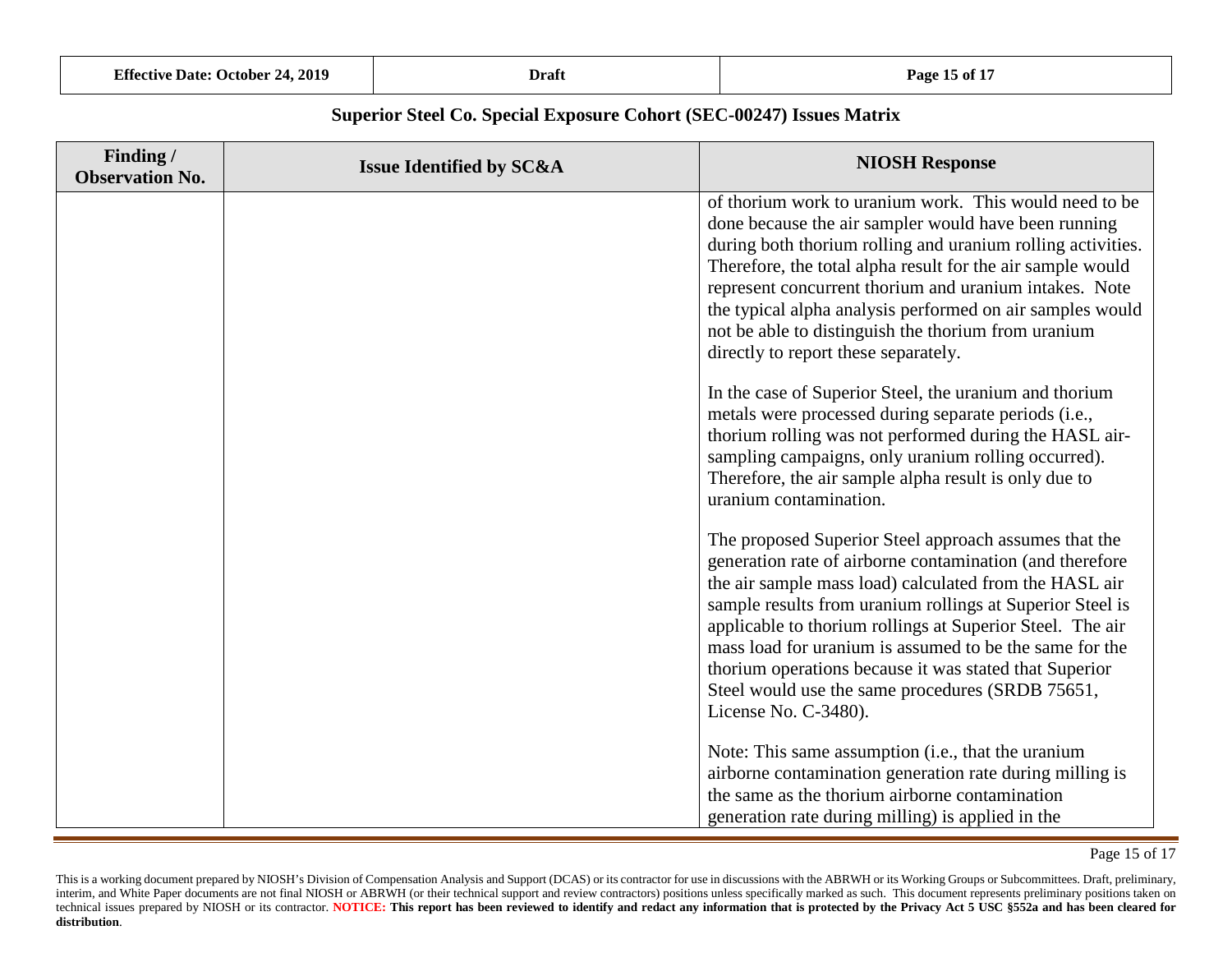| <b>Effective Date: October 24, 2019</b> | Draft | Page 16 of 17 |
|-----------------------------------------|-------|---------------|
|-----------------------------------------|-------|---------------|

| Finding /<br><b>Observation No.</b>     | <b>Issue Identified by SC&amp;A</b>                                                                                                                                                                                                                                                                                                                                                                                                                                                                                                                                                                                                                                                                                                                            | <b>NIOSH Response</b>                                                                                                                                                                                                                                                                                                                                                                                                                                                                                                                                                                                                                                                                                                                                    |
|-----------------------------------------|----------------------------------------------------------------------------------------------------------------------------------------------------------------------------------------------------------------------------------------------------------------------------------------------------------------------------------------------------------------------------------------------------------------------------------------------------------------------------------------------------------------------------------------------------------------------------------------------------------------------------------------------------------------------------------------------------------------------------------------------------------------|----------------------------------------------------------------------------------------------------------------------------------------------------------------------------------------------------------------------------------------------------------------------------------------------------------------------------------------------------------------------------------------------------------------------------------------------------------------------------------------------------------------------------------------------------------------------------------------------------------------------------------------------------------------------------------------------------------------------------------------------------------|
|                                         |                                                                                                                                                                                                                                                                                                                                                                                                                                                                                                                                                                                                                                                                                                                                                                | Bridgeport Brass approach, but is not directly stated as so.                                                                                                                                                                                                                                                                                                                                                                                                                                                                                                                                                                                                                                                                                             |
| <b>Actions and WG</b><br>Discussion: O3 | SC&A finds this storage time assumption to be inadequate to<br>capture the length of time material was likely found on site.<br>If the site milled uranium metals for 500 hours per year, then<br>it is reasonable to assume 10-hour milling once per week.<br>For the 250 pre-rolling and 250 post-rolling hours,<br>assumption to hold true, uranium metals would have to<br>arrive on the day before rolling and be shipped off-site the<br>day following rolling. Table 7-1 in the NIOSH SEC ER<br>shows that the site regularly had more than a single day's<br>rolling in inventory. Additionally, during the April 2019<br>Board meeting, the petitioner indicated that scrap material<br>was stored on-site for extended periods of time post rolling. | In light of the April 2019 ABRWH petitioners' comments<br>and additional review of applicable reference documents,<br>NIOSH has re-evaluated the amount of onsite storage<br>time associated with the uranium source materials and<br>scrap metal.<br>NIOSH proposes to change the exposure time<br>assumptions for stored material from 500 hours per year<br>to year-round, minus rolling time, for the entire<br>operational period (i.e., from June 1952 through the end<br>of the contract in November 1957).                                                                                                                                                                                                                                       |
| <b>Actions and WG</b><br>Discussion: O4 | Despite the claimant favorability of the assumption, SC&A<br>questions the decision to assume annual medical<br>examinations in spite of a lack of evidence. In recent years,<br>the Board has made a concerted effort to improve<br>consistency between sites. It is unclear if all AWE sites with<br>no evidence of examinations receive the same claimant-<br>favorable assumptions.                                                                                                                                                                                                                                                                                                                                                                        | For occupational medical X-ray dose reconstruction,<br>NIOSH uses the guidance provided by ORAUT-OTIB-<br>0006 Rev. 05, Dose Reconstruction from Occupational<br>Medical X-Ray Procedures, which provides default<br>assumptions when evidence is lacking. With regards to<br>chest X-rays, ORAUT-OTIB-0006 states, "In the<br>complete absence of information about a site's chest X-<br>ray screening protocol and standard projections (including<br>the lack of X-ray records in the claim files), a pre-<br>employment, annual, and termination PA radiographic<br>chest X-ray should be assumed" (p. 25). Therefore, with<br>a lack of X-ray protocol information and a lack of X-ray<br>records in the claimant files for the Superior Steel Co., |

This is a working document prepared by NIOSH's Division of Compensation Analysis and Support (DCAS) or its contractor for use in discussions with the ABRWH or its Working Groups or Subcommittees. Draft, preliminary, interim, and White Paper documents are not final NIOSH or ABRWH (or their technical support and review contractors) positions unless specifically marked as such. This document represents preliminary positions taken on technical issues prepared by NIOSH or its contractor. NOTICE: This report has been reviewed to identify and redact any information that is protected by the Privacy Act 5 USC \$552a and has been cleared for **distribution**.